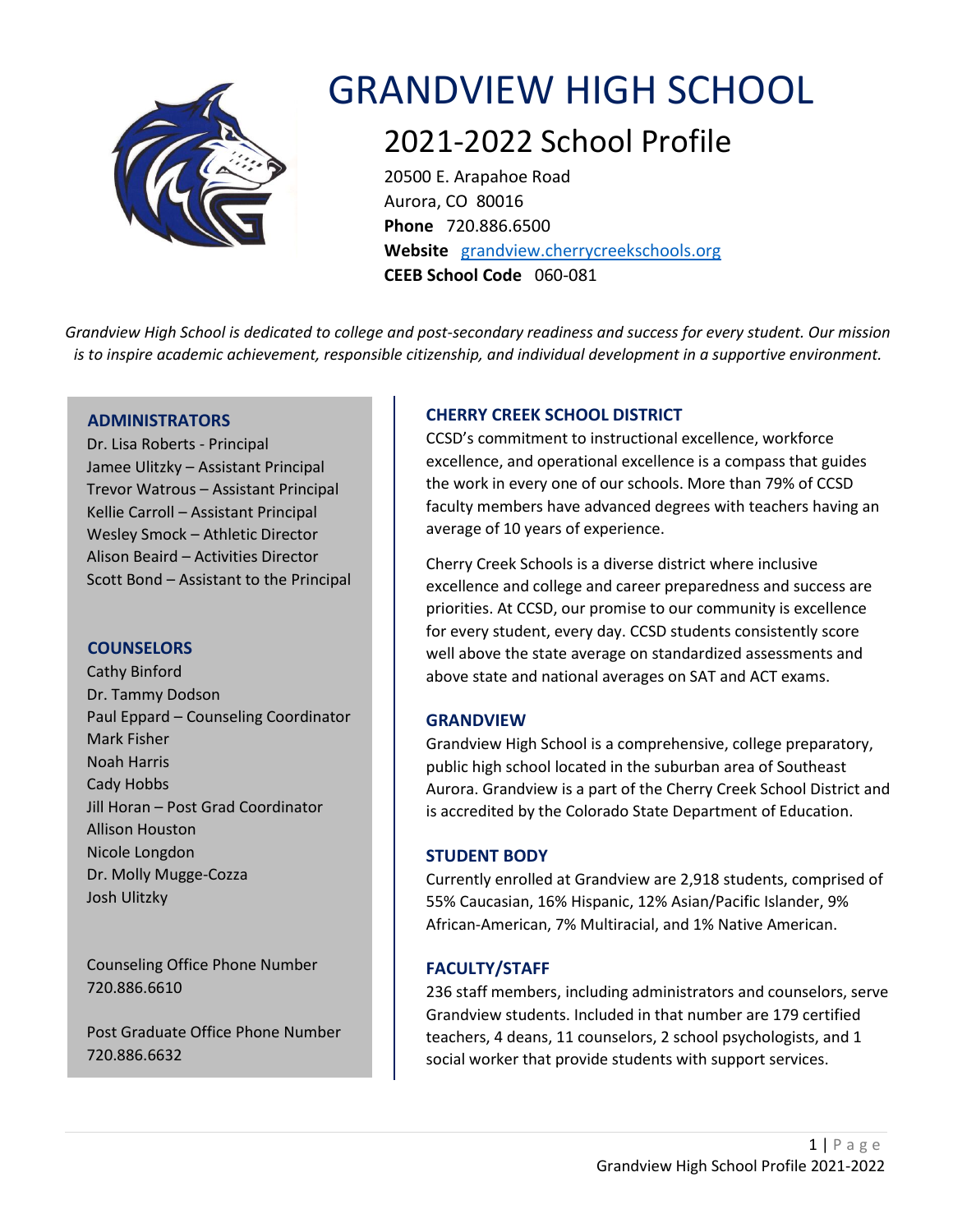### **GRADING SYSTEM**

The Cherry Creek School District's official transcript reflects both a weighted and an unweighted grade point average and rank. The same grading scale is used by all Grandview faculty. Weighted grades are given in those courses designated as either Honors or Advanced Placement. The weighted and unweighted grades in terms of GPA are as follows:

| GRADE | <b>UNWEIGHTED</b> | <b>WEIGHTED</b> | <b>PERCENTAGE</b>  |
|-------|-------------------|-----------------|--------------------|
| Α     | 4 grade points    | 5 grade points  | $A = 90\% - 100\%$ |
| B     | 3 grade points    | 4 grade points  | $B = 80\% - 89\%$  |
| C     | 2 grade points    | 3 grade points  | $C = 70\% - 79\%$  |
| D     | 1 grade point     | 1 grade point   | $D = 60\% - 69\%$  |
| F     | 0 grade points    | 0 grade points  | $F =$ below 60%    |

# **ADVANCED PLACEMENT, HONORS, AND CONCURRENT ENROLLMENT COURSE OFFERINGS**

| <b>English</b>                           | <b>Social Studies</b>                    | <b>Additional Classes</b>                  |
|------------------------------------------|------------------------------------------|--------------------------------------------|
| AP English Language and Composition      | AP Comparative Government & Politics     | <b>Honors Socratic Seminar</b>             |
| AP English Literature and Composition    | AP European History                      | AP Computer Science Principles             |
| Honors English 9                         | AP Human Geography                       | AP Computer Science A                      |
| Honors English 10                        | <b>AP Microeconomics</b>                 | AP Studio 2-D Art Design                   |
| CE English Composition 121               | AP Macroeconomics                        | AP Studio 3-E Design                       |
| CE English Composition 122               | AP Psychology                            | AP Studio Art Drawing                      |
| CE Intro to Literature 115               | AP U.S. Government & Politics            | AP Music Theory                            |
| CE Shakespeare                           | AP U.S. History                          | Advanced Engineering & Technology          |
| CE Survey of African American Literature | AP World History                         | <b>CE Accounting 2</b>                     |
|                                          |                                          | <b>CE Introduction to Business</b>         |
| <b>Math</b>                              | <b>World Languages</b>                   | CE Legal Environment of Business           |
| <b>AP Calculus AB</b>                    | AP Chinese Language & Culture            | <b>CE Business Law</b>                     |
| AP Calculus BC                           | AP French Language & Culture             | CE Business & Personal Finance             |
| <b>AP Statistics</b>                     | AP German Language & Culture             | <b>CE Computer Applications</b>            |
| <b>Honors Geometry</b>                   | AP Spanish Language & Culture            | CE Introduction to Entrepreneurship        |
| Honors Algebra 2                         | AP Spanish Literature                    | CE Marketing 2: Social Media & Advertising |
| <b>Honors Pre-Calculus</b>               | Honors Spanish 4                         | <b>CE Introduction Criminal Justice</b>    |
| Honors Calculus 3/Differential Equations | Honors Chinese 4                         | <b>CE Aviation Fundamentals</b>            |
| CE College Algebra                       | Honors German 4                          | CE Computer Aided Design                   |
| CE College Trigonometry                  | Honors French 4                          | CE Engineering Design                      |
| <b>CE Statistical Analysis</b>           | CE Intermediate College Chinese 1        | CE Graphic Design 1                        |
|                                          | CE Intermediate College Chinese 2        | CE Graphic Design 2                        |
| <b>Science</b>                           | CE Intermediate College German 1         | CE 4D Design & Animation                   |
| <b>AP Chemistry</b>                      | CE Intermediate College German 2         | CE Drawing & Painting 1                    |
| <b>AP Biology</b>                        | CE Intermediate College French 2         | CE Drawing & Painting 2                    |
| AP Environmental Science                 |                                          | <b>CE Ceramics 2</b>                       |
| AP Physics 1                             | <b>Computer Science &amp; Technology</b> | CE ProStart 1                              |
| AP Physics 2                             | CE Engineering Design/Draw               | CE ProStart 2                              |
| AP Physics C                             | CE Intro to Computer Programming         |                                            |
| Honors Chemistry                         | CE Programming Game Design               |                                            |
| <b>Honors Biology</b>                    | <b>CE Senior Projects Technology</b>     |                                            |
| Honors Anatomy/Physiology                | CE Computer Aided Design                 |                                            |

*A full guide of classes and programs offered at Grandview is available here[: Course Registration Guide 2021-2022](https://www.cherrycreekschools.org/Page/4475)*